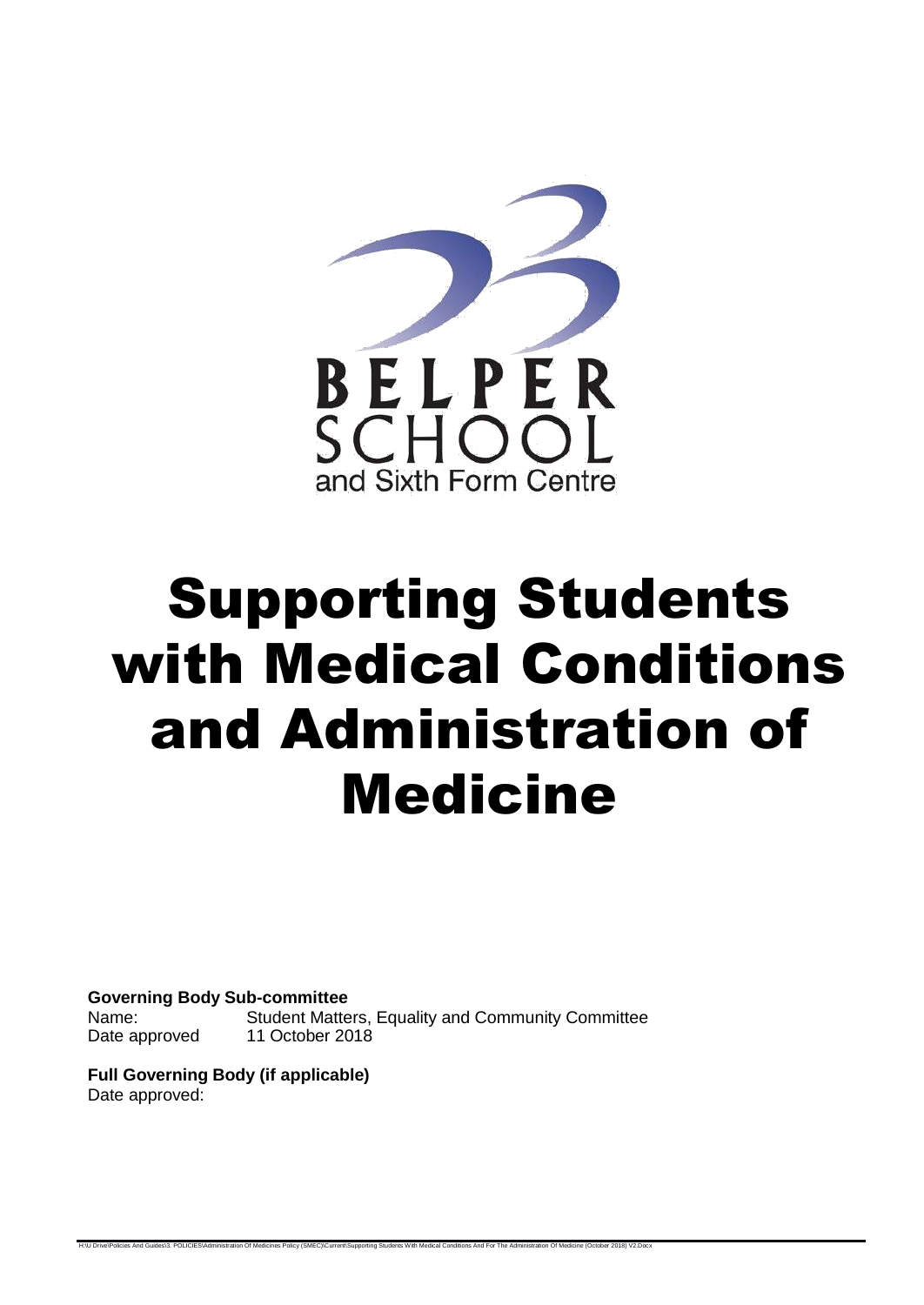

## **Supporting Students with Medical Conditions**

The staff of Belper School and Sixth Form Centre wish to ensure that students with medical needs receive proper care and support. Our intention is to ensure that students with medical conditions should have full access to education, including trips and PE. The Governing Body will ensure arrangements are in place to support students with medical conditions, and that policies, plans, procedures and systems are properly and effectively implemented and regularly reviewed.

The school has a duty to make 'reasonable adjustments' so that students with a disability are not discriminated or excluded from school life. These adjustments must not disadvantage other students and must be 'reasonable' in nature. It is for the Head and Governing Body to decide what is reasonable. Given that some students may also have 'temporary medical conditions'; that will require 'reasonable adjustments' , eg. temporary wheelchair use, the school will need responding time in order for a suitable plan to be put in place to meet the student's needs. The school may choose to deliver medically supervised programmes eg. speech and language, physiotherapy, but will only do so where there is a clear reason for the intervention to need to take place in the school and not in the home.

The Headteacher will be responsible for ensuring that when notification is received that a student will be attending school who has a medical condition (including transition arrangements between schools, reintegration or when a student's needs change) the school will liaise with parents/carers and health care professionals to ensure that all medical needs are met throughout the school day to ensure full and inclusive access to the curriculum. An Individual Health Care Plan (IHCP) will be put into place for the student if considered necessary and made available to staff in school.

When a student moves to another school, consent will be sought from parents/carers to share any arrangements that have been put into place for the student during their time at Belper School and Sixth Form Centre with the new school.

Where identified as being necessary, IHCPs will be developed between Belper School and Sixth Form Centre, healthcare professionals and parents/carers so that the steps needed to help a student manage their condition and overcome any potential barriers to getting the most from their education are identified. The IHCP will include:

- the student's medical condition, its triggers, symptoms, medication needs and the levels of support needed in an emergency. This will also include any treatments, time, facilities, equipment, testing and access to food or drink (where it is used to manage their condition), dietary requirements and environmental issues
- Specific support for the student's education, social and emotional needs and how absences are managed
- written permission from parents/carers regarding administration of medication

Additional information may be requested from Healthcare professionals regarding daily support of the student in school. IHCPs will be stored on the student's electronic record for staff to refer to. Copies of IHCPs and any relevant documentation (such as risk assessments) will accompany students on any trips or visits. Any medication held in school for students will also be taken on trips or visits along with administration of medication documentation.

The School Office Manager will have the final decision on whether an IHCP is required. School requires parents/carers to update the IHCP and any other associated documentation annually (normally at the start of each academic year). Documentation will be posted to parents/carers with the request that these must be completed and returned within two weeks.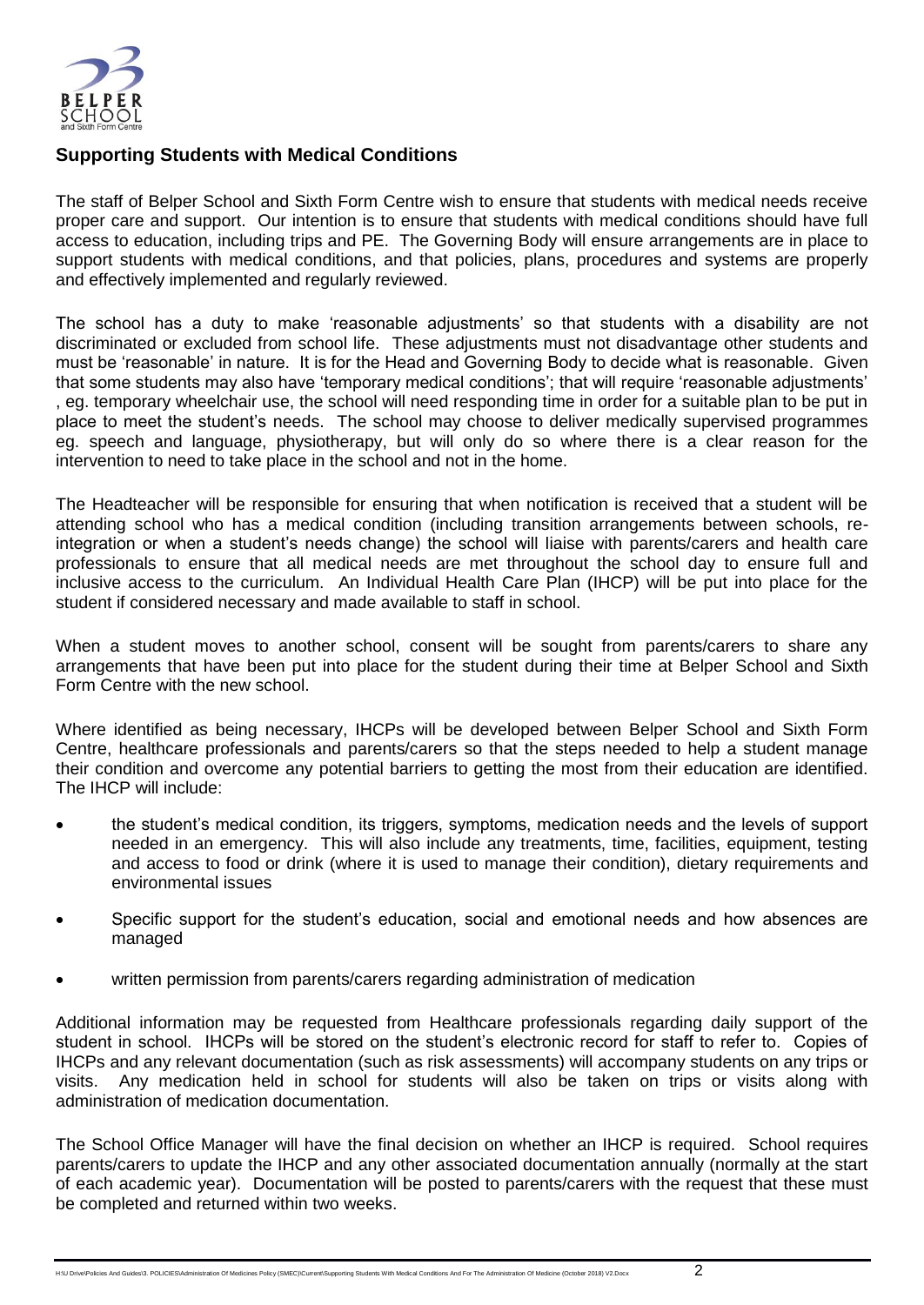

## **Daily support**

Five members of the School Office team are First Aid at Work qualified, with several other staff in school trained in Emergency First Aid at Work. Medical Welfare Assistants responsible for the provision of first aid support to students in school also have regular training on specific medical conditions to ensure that they are able to meet the needs of students with more complex medical needs. A full training records is kept.

The school has a fully stocked first aid room and has its own defibrillator. Faculty/Department offices have their own First Aid kits and accident books. An Emergency Asthma Inhaler kit and an Emergency Auto Injector are also kept in the School Office. Parents/Carers of students diagnosed with asthma or prescribed an auto injector are invited annually to give their consent to their son/daughter using these in the event of them being unable to access their own medication. A list of students able to use these emergency medications is kept with each kit. The kits are kept in school and do not accompany students on trips or visits.

Full details of any incidents of a medical nature are logged on the student's record. A written log is kept of students requiring plasters or ice for minor injuries. Students receiving any injury to the head are issued with a letter to take home. Arrangements for students needing to leave school due to illness are dealt with in accordance with the school's *Procedure for permitting students to leave during the school day*. If the student needs to be taken to hospital and there is no family member to accompany them, then a member of the school staff will go with them.

The school follows the guidance issued by Public Health England, **[Health protection in schools and](https://www.gov.uk/government/publications/health-protection-in-schools-and-other-childcare-facilities)  [other childcare facilities](https://www.gov.uk/government/publications/health-protection-in-schools-and-other-childcare-facilities)**, which details recommended [exclusion periods](https://assets.publishing.service.gov.uk/government/uploads/system/uploads/attachment_data/file/691091/Exclusion_table.pdf) for infectious diseases\*.

Generic treatment plans for students with allergy/anaphylaxis, asthma and diabetes are appended to this policy.

## **The Administration of Medicine**

The Headteacher will accept responsibility in principle for members of school staff giving or supervising a student taking prescribed medication during the day, where those members of staff have volunteered to do so.

Parent/carers of students requiring IHCPs will be given a copy of this policy.

Prescribed medication only will be accepted and administered in school.

Only reasonable quantities of medication will be accepted, and each item of medication should be delivered in its original dispensed container and handed directly to a member of the School Office First Aid team.

Each item of medication should be clearly labelled with the following information:

- Student's name and date of birth
- Name of medication
- Dosage
- Frequency of dosage
- Date of dispensing
- Storage requirements (if important)
- Expiry date.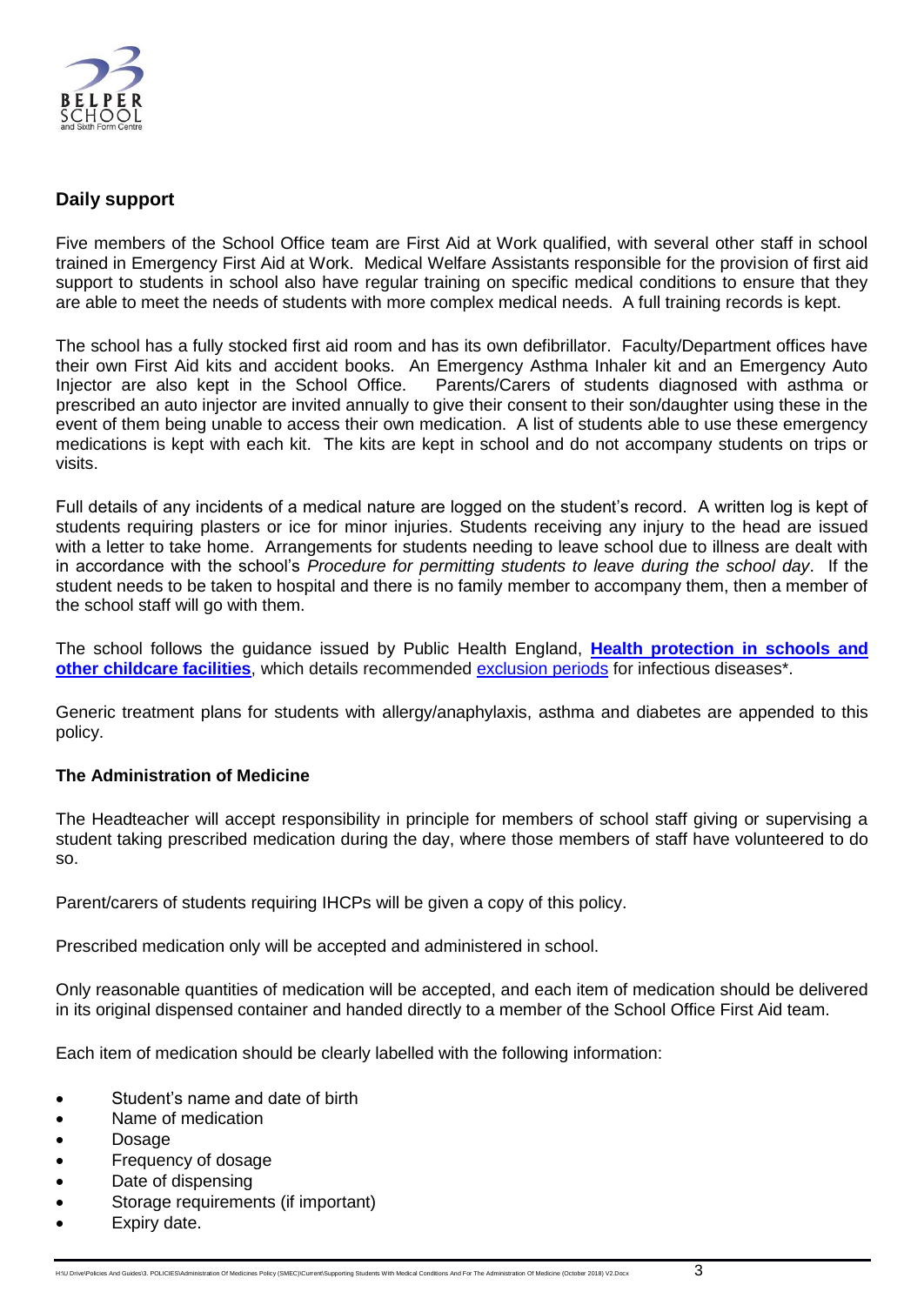

The school will not accept items of medication which are in unlabelled containers or not in their original container.

Unless otherwise indicated, all medication to be administered in the school will be kept in the School Office.

Where it is appropriate to do so, students will be encouraged to administer their own medication if necessary under staff supervision. Any medication administered by school staff will be recorded on the appropriate documentation kept with the medication.

It is the responsibility of parents/carers to notify the school if there is a change in medication, a change in dosage requirements, or the discontinuation of a student's need for medication.

Staff who volunteer to assist in the administration of invasive medication will receive appropriate training/guidance through arrangements made with either the School Nurse Service or the relevant Healthcare professional.

Controlled drugs will be securely stored away from other medication, with a separate administrative log. These will be administered and recorded according to Derbyshire County Council quidance<sup>\*\*</sup>.

Students are permitted to carry their own medication or a single day's dose of non-prescription medication with them in its original packaging, provided the necessary section in the student planner is completed and signed by a parent/carer.

The school will make every effort to continue the administration of medication to a student whilst on activities away from the premises.

Parents/carers will be contacted in the event of the student refusing to take medicine or not permitting a member of staff to carry out a necessary procedure.

## **Liability and indemnity**

School staff are fully indemnified by Derbyshire County Council for administration of medicines in school, providing this is within the scope of their employment, they have received appropriate training and are following local authority guidelines.

#### **Complaints**

Our complaints procedure is available to view/download on the school website [\(www.belperschool.co.uk\)](http://www.belperschool.co.uk/). Copies are also available on request from the School Office.

#### *References:*

*Department for Education guidance 'Supporting pupils at school with medical conditions' – published September 2014.*

*\* Health protection in schools and other childcare facilities - www.gov.uk/government/publications/healthprotection-in-schools-and-other-childcare-facilities*

*\*\*Derbyshire County Council guidance 'The Administration of medicines and Associated Complex Health Procedures for Children Advice and Guidance for Children's Services in Derbyshire' April 2013.*